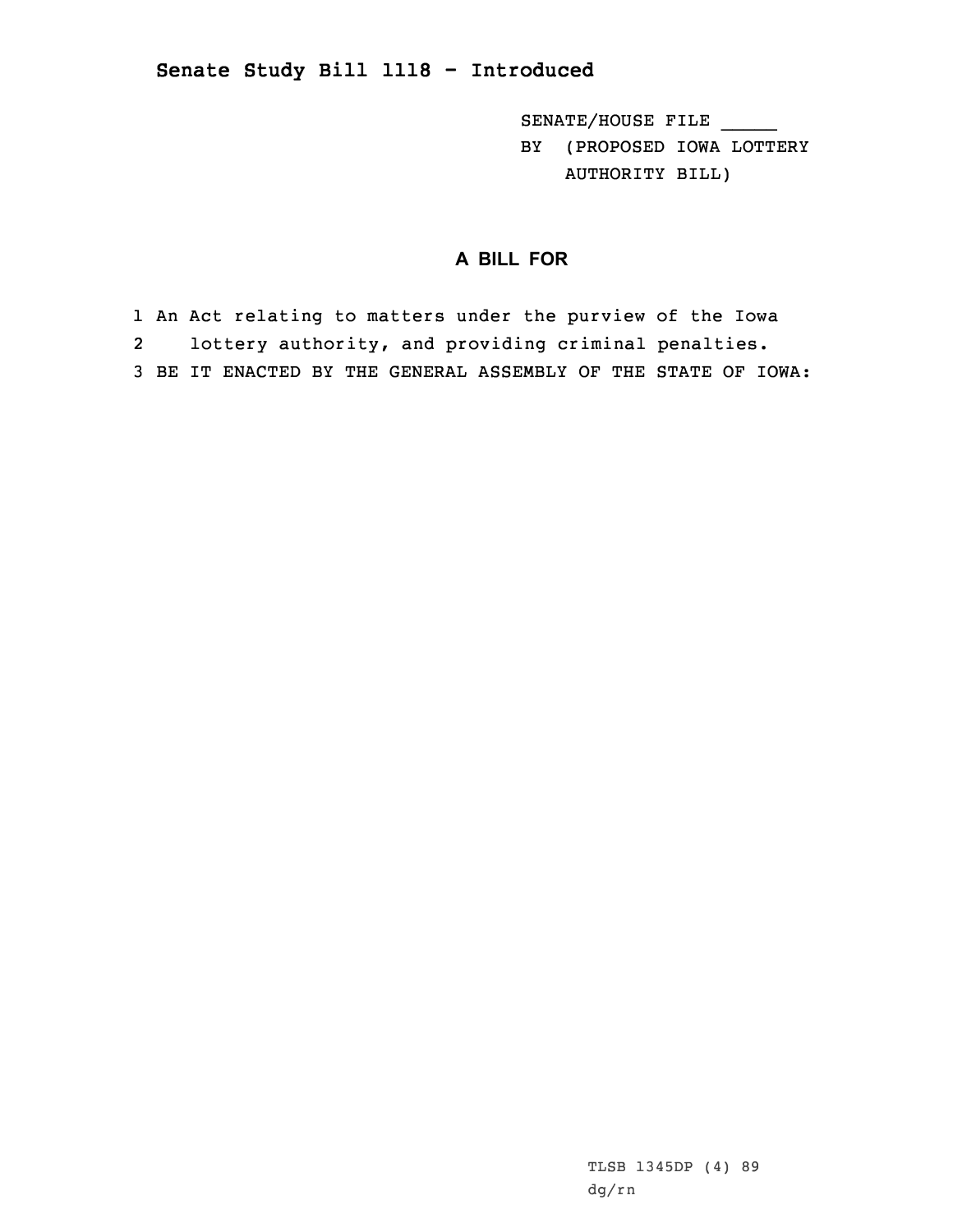S.F. \_\_\_\_\_ H.F. \_\_\_\_

1 Section 1. Section 99G.3, subsection 14, Code 2021, is 2 amended to read as follows:

<sup>3</sup> 14. *"Retailer"* means <sup>a</sup> person, licensed by the authority, 4 who sells lottery tickets or shares on behalf of the authority 5 pursuant to a contract license issued by the authority.

6 Sec. 2. Section 99G.31, Code 2021, is amended by adding the 7 following new subsection:

8 NEW SUBSECTION. 1A. The authority shall only pay prizes for 9 lottery tickets or shares that the authority determines were 10 legally purchased, legally possessed, and legally presented.

11 Sec. 3. Section 99G.36, Code 2021, is amended by adding the 12 following new subsections:

 NEW SUBSECTION. 2A. <sup>A</sup> person who knowingly or intentionally passes <sup>a</sup> lottery ticket or share in order to avoid the application of an offset under section 99G.41 shall be guilty of <sup>a</sup> class "D" felony.

 NEW SUBSECTION. 2B. <sup>A</sup> person who knowingly or intentionally passes <sup>a</sup> lottery ticket or share in order to circumvent prohibited player provisions found in section 99G.31, subsection 2, paragraphs *"g"* or *"h"* or applicable game specific rules shall be guilty of <sup>a</sup> class "D" felony.

22 NEW SUBSECTION. 2C. <sup>A</sup> person who knowingly or intentionally 23 claims <sup>a</sup> lottery prize on <sup>a</sup> ticket or share received from an 24 individual subject to an offset under section 99G.41 shall be <sup>25</sup> guilty of <sup>a</sup> class "D" felony.

 NEW SUBSECTION. 2D. <sup>A</sup> person who knowingly or intentionally claims <sup>a</sup> lottery prize on <sup>a</sup> ticket or share received from <sup>a</sup> player prohibited from playing the lottery under section 99G.31, subsection 2, paragraphs *"g"* or *"h"* or applicable game specific rules shall be guilty of <sup>a</sup> class "D" felony.

31 Sec. 4. Section 99G.36, subsection 3, Code 2021, is amended 32 to read as follows:

33 3. No person shall knowingly or intentionally make <sup>a</sup> 34 material false statement in any lottery prize claim, make <sup>a</sup> 35 material false statement in any application for <sup>a</sup> license or

 $-1-$ 

LSB 1345DP (4) 89  $dg/rn$  1/2